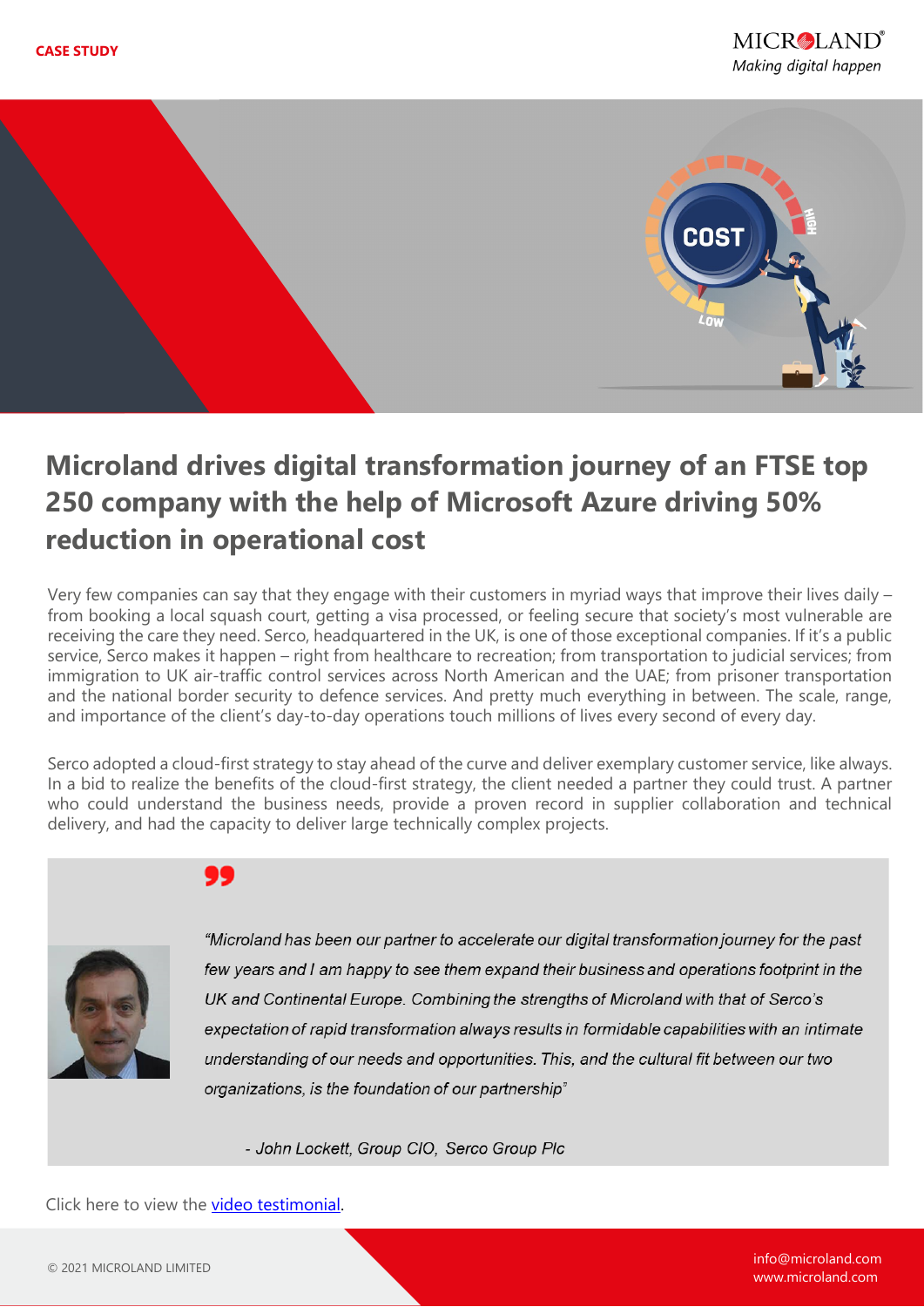#### **Stepping up to meet the new business dynamics with Microsoft Azure**

When so many people are relying upon these services to be delivered frictionlessly as they go about their day, the demand for improved speed to market, flexibility, and reliability was immense. However, this need was not being met by Serco's existing infrastructure, which was seen as aging, inflexible, complex, and stretched over two datacenters. To meet the new business dynamics – driven by heightened end-user expectations – the client decided to undertake a digital transformation policy and adopt a cloud-first strategy.

The primary objective was to retire the two datacenters by migrating all operational services into Microsoft Azure. Further, they wanted to rationalize and simplify where possible, retire services no longer required, improve service reliability, and minimize disruption to services during the transition. Achieving these would mean draining the two data centers that had been in place for over 20 years hosting 900+ physical and virtual servers, along with storage and networking infrastructure. The infrastructure was an end to end stack comprising production, test, development, and disaster recovery provision for business-critical applications and core infrastructure services for a local as well as global user base. The criticality of this infrastructure can be explained by the fact that it hosted 90+ applications with 100+ interfaces and these applications were processing payroll and pension for over 40,000 government employees.

Serco and Microland partnered for this project because of our experience in large-scale enterprise application and infrastructure migrations and our continued success in managing client's IT operations and platform services.

### **Delivering on the program objectives by leveraging our repeatable IP and methodology**

Microland has long been designated as a [Microsoft partner](https://www.microland.com/partner/microsoft) with 10 Gold competencies and multiple co-sell ready and co-sell prioritized solutions along with [advanced specialization in migrating Windows and SQL server](https://www.prnewswire.com/news-releases/microland-earns-the-coveted-windows-server-and-sql-server-migration-to-microsoft-azure-advanced-specialization-301209233.html)  [migration](https://www.prnewswire.com/news-releases/microland-earns-the-coveted-windows-server-and-sql-server-migration-to-microsoft-azure-advanced-specialization-301209233.html) helping customers in managing migrations at scale.

 applied our proprietary methodology spanning a range of key activities: discovery, analysis, design, plan, build, migrate, and finally decommissioning. As the lead partner working closely with the client, the client's third parties, and the client's external customers, Microland was fully responsible for delivering on the program objectives. To ensure success, at Microland, we

We enabled the client to deliver on one of its key business strategies – switch to a Cloud-First approach. We delivered this program with no disruption to service.

The workloads that were migrated to Azure are -

- 850+ servers, including physical, network appliances, virtual running several versions of operating systems (Window 2003, 2008, 2012 /RH Linux, AIX),
- VMware ESXi 5.5 and Citrix XenApp
- 200+ applications including legacy applications
- 100 TB of Data
- Several versions of databases

And the services and technologies that were used to deliver the engagement include –

- Assessed all the applications, along with underlying infra and the core infrastructure, for Azure compatibility and readiness
- Designed the target-state infrastructure which includes VNets, VPNs, NSGs for improved availability, scaling, and security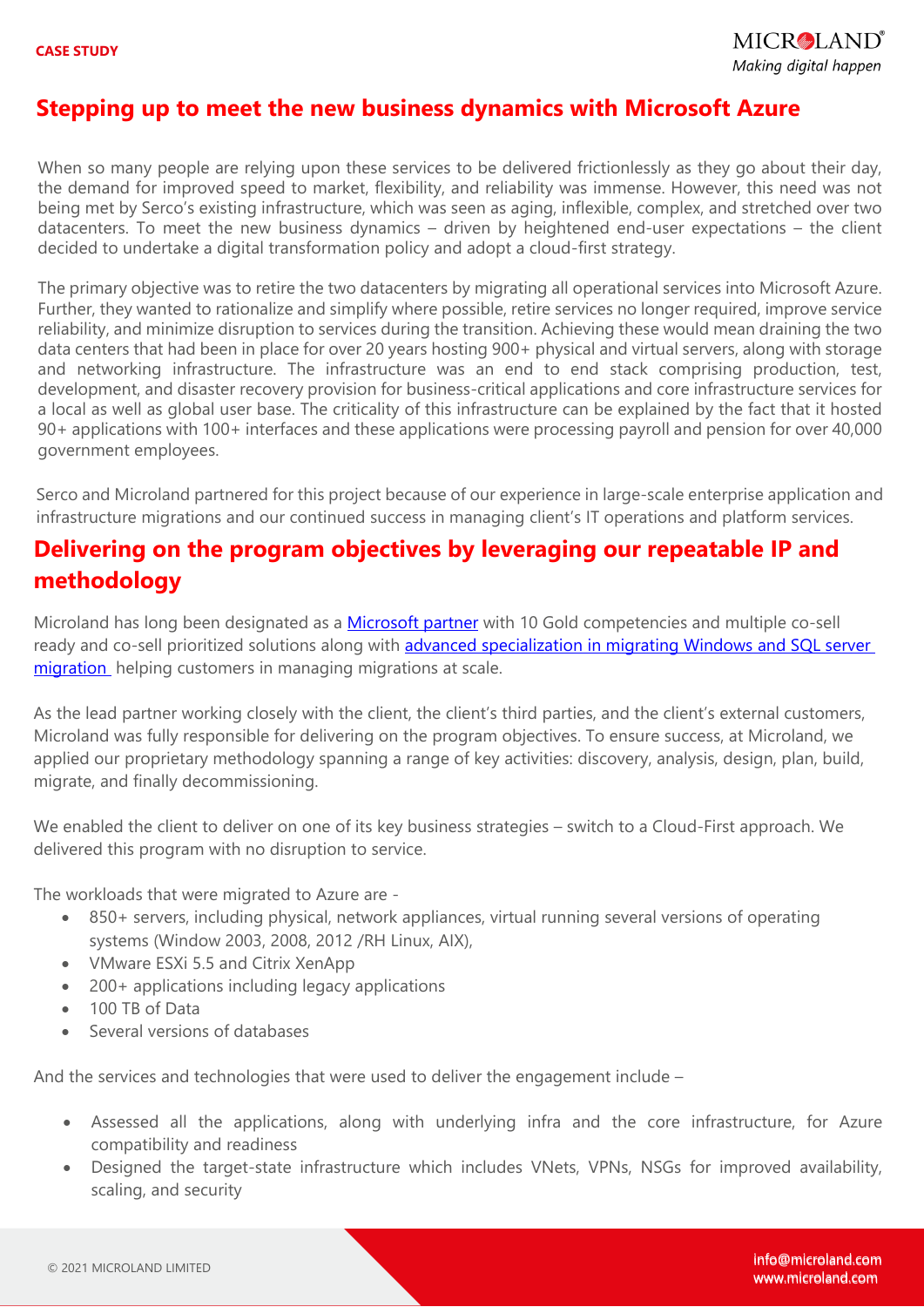- Deployed core infra, migrated RHEL VMs, implemented AD-based RBAC, P2S, and S2S VPNs
- Used Azure SR, Scripts, and other tools to migrate using our SmartMigrate approach
- Moved a complex, non-Azure certified set of Dev/Test infrastructure to Azure without changes to technologies/versions in a short time
- Set up non-marketplace RHEL on Azure, which was joined to domain and access through TS
- Built new SQL Infrastructure, migrated SAP DR environment from on-premises to Azure
- Built a new, smart, scaling-based Citrix environment and consolidated licensing model

After migration, we continue to deliver the support to Serco in a managed services model by -

- Managing day-to-day operations on the Microsoft Azure-based Infrastructure-as-a-service (IaaS) environment
- Efficiently managing, designing, provisioning, and de-provisioning Azure infrastructure resources to maximize the benefits of an Azure-based cloud environment



This is a repeatable full-stack solution encompassing from assessment to migration to managed services/support post-migration. At Microland, we have the necessary frameworks and tools in place to support customers during each phase of the engagement.

- **Assessment**  Now2cloud CAF aligned framework [\(Co-sell-ready solution\)](https://azuremarketplace.microsoft.com/en-us/marketplace/consulting-services/ml1589286092083.now2cloud_caf_cs?ocid=gtmrewards_whatsnewblog_now2cloud_caf_cs_vol126)
- **Smartmigrate** To help with migrating workloads on-prem to cloud seamlessly [\(Co-sell-ready solution\)](https://msgtm.azurewebsites.net/en-US/Solutions/Solution/0b0999e7-e272-e711-80f1-3863bb3c06a0/2b4bd7f5-c3d0-e711-80fb-3863bb35cf80)
- **Inteligeni** AIOps-based support platform to cater to the needs of customers on Azure once the migration to support the management of workloads in the cloud (Hosted on Azure)

This solution can be applied to any customer scenario embarking on digital transformation and specifically, moving from on-prem to cloud.